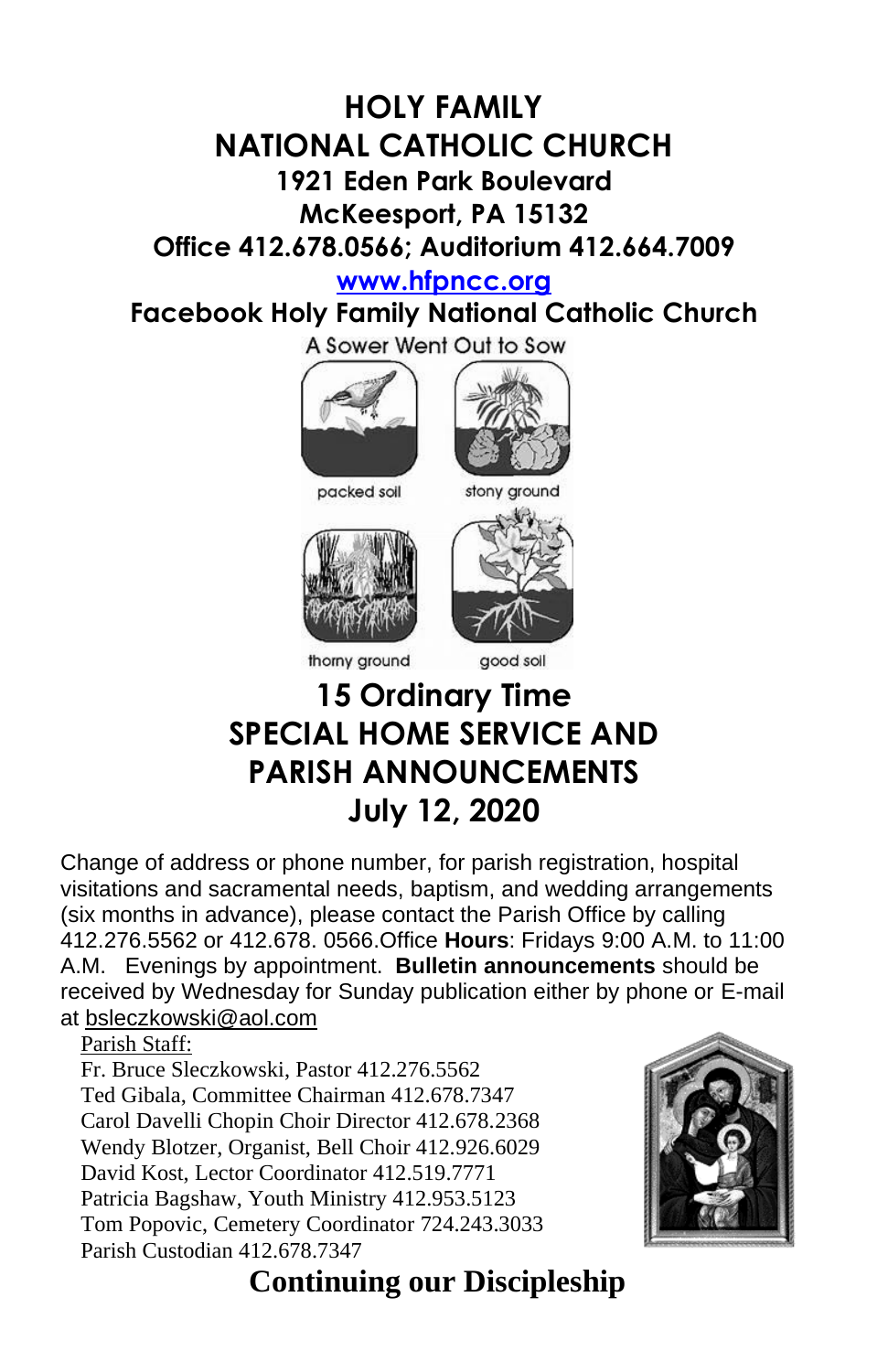## **This Week**

**Sunday, July 12, 2020 th Sunday Ordinary Time** Holy Mass 9:00 A.M. **+Anthony Palko** (Birthday) Int. wife Frances Palko

**Thursday, July 16, 2020** Parish Monthly Council Meeting 7:00 P.M.

**Sunday, July 19, 2020 th Sunday Ordinary Time** Holy Mass 9:00 A.M. **+Blanche Lagesse & +Evelyn Sleczkowski** Int**.** Lagesse and Sleczkowski Families; **+Maxine Juliano** Int. Mr. & Mrs. Ted Gibala PNU District 5 Quarterly Meeting 7:00 P.M. Teleconference Number 1.800.977.8002 code 086657# All PNU Branch 132 members are welcomed to attend the meeting via the teleconferencing.

## **A Reminder:**

Although we are in the Green Zone, there has been an increase of new cases in Allegheny County. Please do not congregate in the narthex before and after Mass, and face masks are still required to be worn during Mass as well as social distancing in pew seating and receiving communion. The Bishops have forbidden the distribution of Holy Communion in the hand and to resume offering under one species. Father's fingers will be sanitized between each communicant to be safe. If you feel uncomfortable with this, come forward for a blessing or remain in the pew and pray the spiritual communion prayer in the bulletin. The pandemic is still not over and by practicing these precautions, it will ease concerns for parishioners who would like to begin attending Mass if we all cooperate keeping to the recommendations. Hopefully, we can resume